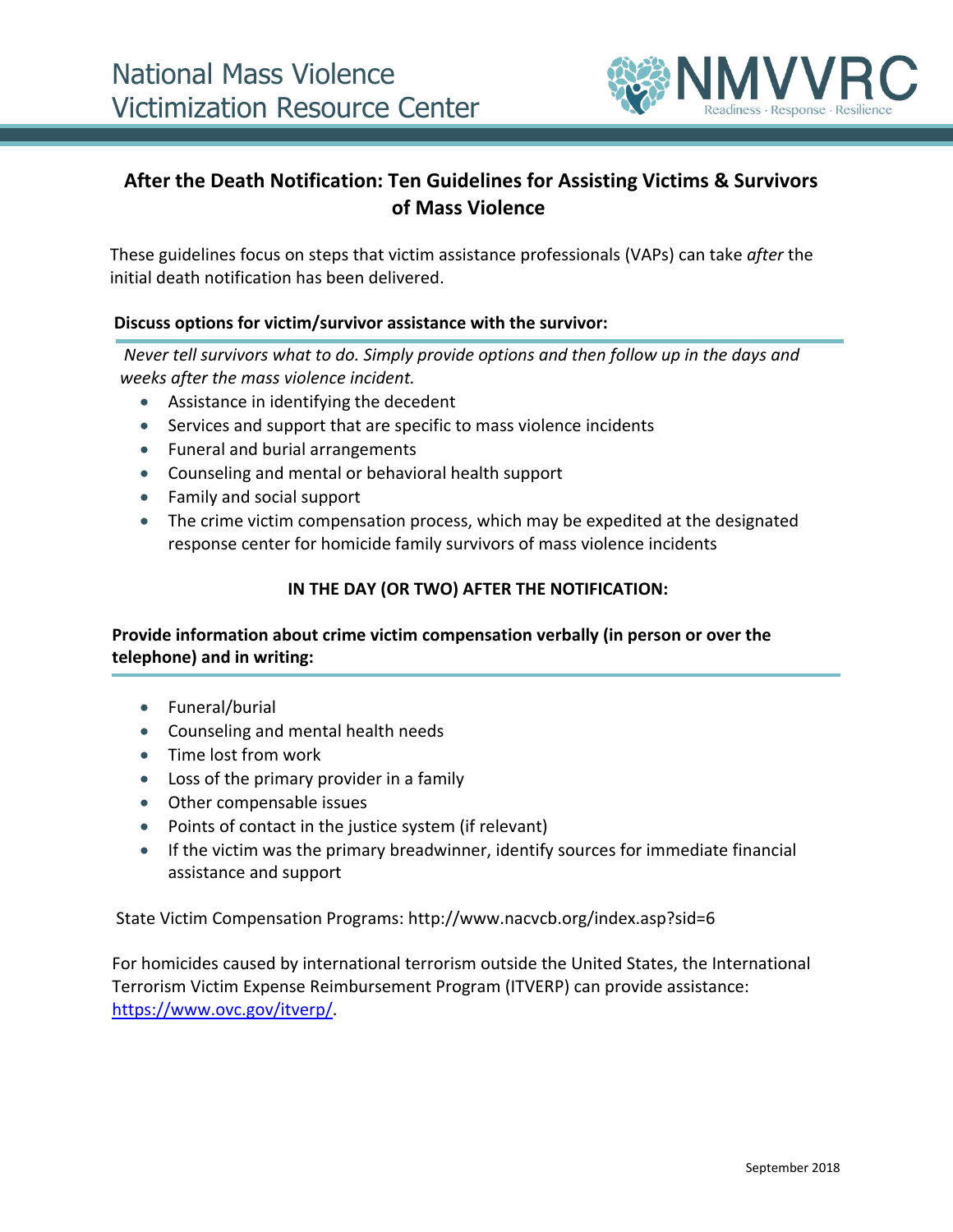**Make an appointment to help the survivor(s) complete their compensation application and facilitate its delivery to the state compensation agency:**

- If the survivor requests, follow up with the victim compensation agency to ensure that it has all information needed to process the claim.
- Provide survivors with contact information for the compensation agency and, if relevant, the compensation claims specialist assigned to their case.

## **Discuss the news media's interest in mass violence crimes and what that entails for them:**

- Provide them with a copy of "Guidelines for Crime Victims and Survivors Who Choose to Deal with the Media."
- Determine if they want to speak publicly about the crime and their loved one who was murdered. If not, help the victim identify a "spokesperson" for the family (a family member, friend, victim advocate, or faith community representative)
- Determine if there is a journalist that the survivor(s) are comfortable to contact for an initial interview
- Discuss limiting exposure to television, other news media, and social media, which can be distressing to some victims but helpful to others.

## **Discuss how the survivor(s) want the victim to be portrayed:**

- Creation of social media pages, messages and hashtags
- Collect photographs, video footage, montages, etc.
- Document personal testimonials and stories from family members and friends
- Document the victim's accomplishments and goals in life
- Document the victim's favorite things such as music, poems or religious, spiritual or inspirational passages

## **Assist with funeral arrangements:**

- Identify the faith or spirituality of the victim and become familiar with traditions and rituals associated with the their faith and culture
- Discuss options for funeral services and burial, and help the victim with decision-making
- Offer to serve as the liaison between survivors and the funeral home or cemetery and the crime victim compensation program
- Ask the survivors to identify someone who can serve as your liaison to assist with funeral arrangements

## **Provide guidelines for funeral arrangements:**

 "Funeral Planning Checklist" offered by the National Caregivers Library here: [Funeral](http://www.caregiverslibrary.org/portals/0/checklistsandforms_funeralplanningchecklist.pdf)  [Planning Checklist](http://www.caregiverslibrary.org/portals/0/checklistsandforms_funeralplanningchecklist.pdf)